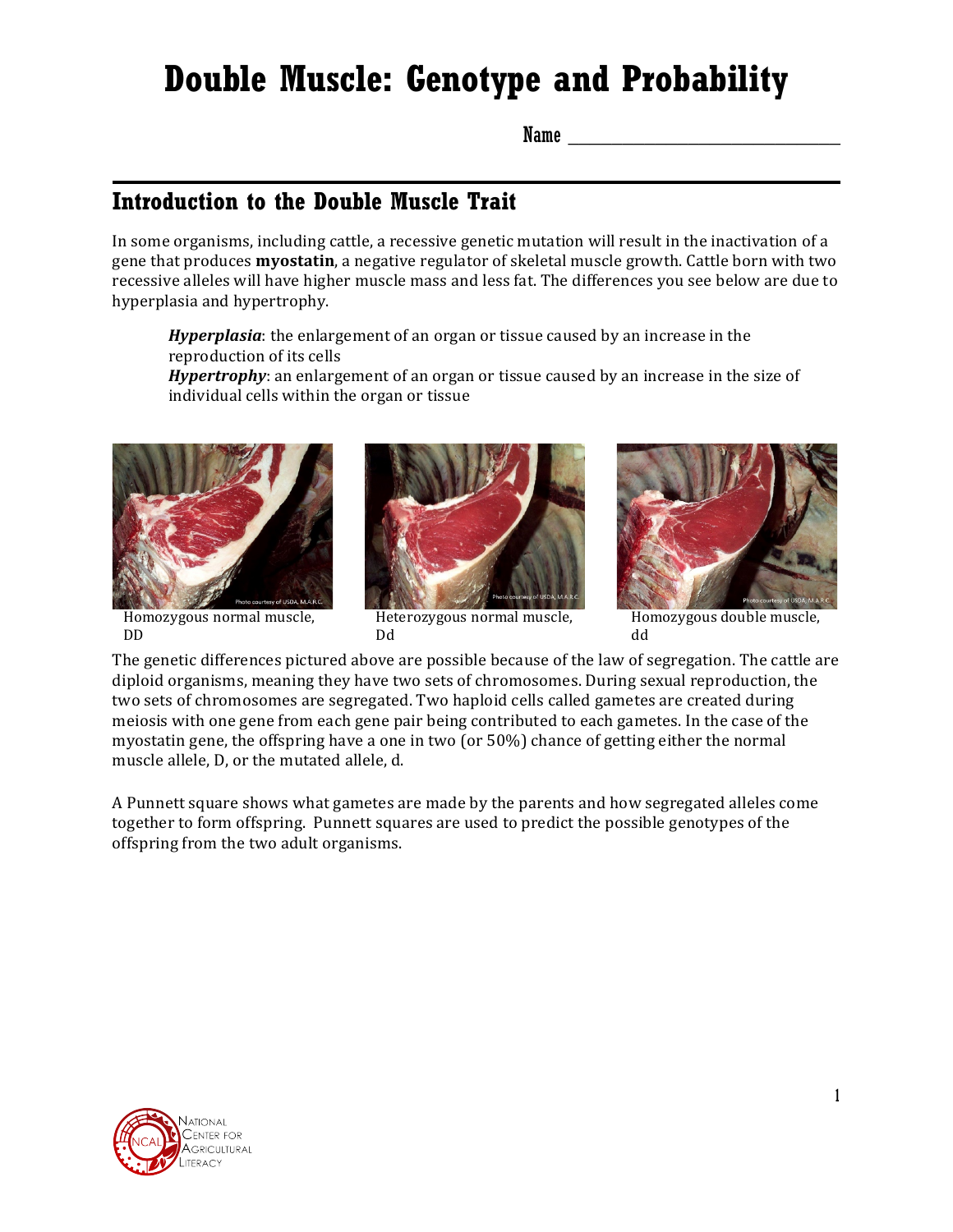# **Activity 1: Calculating the probability of genotypes**

In this activity, we will learn how to make mathematical predictions based on the segregating alleles of cattle heterozygous for the Double Muscle (Dd) gene. See the Punnett square below to visualize the resulting offspring from two heterozygous individuals being bred together.

|                               |           | Coin 1 (male gametes) |           |  |
|-------------------------------|-----------|-----------------------|-----------|--|
|                               |           | Heads (D)             | Tails (d) |  |
| Coin 2<br>(female<br>gametes) | Heads (D) | <b>PUTATION</b>       |           |  |
|                               | Tails (d) |                       |           |  |

We can think of the two sides of a coin as dominant  $(D)$  and recessive  $(d)$  alleles for the Double Muscle gene pair. The coin always has two sides so it represents how heterozygous cattle have both the D and d alleles in all of their somatic cells. The result of a coin toss, being either heads (D) or tails (d), represents the segregation of alleles during gamete production. When a male or female produces gametes, only one allele of the two alleles the adults have is passed on to the offspring.

- Step 1: Calculate gametes for the bull.
- Step 2: Calculate gametes for the cow.
- Step 3: Compare the bull and cow results.
- Step 4: Predict offspring genotypes from a mating of a heterozygous bull and cow.
- Step 5: Calculate the probability of each offspring type.

Step 6: Reflecting on the coin tossing results.

**Step 1:** For the heterozygous (Dd) male bull, calculate the percentage of D gametes and d gametes created.

1. You will conduct a probability experiment by flipping a coin 10 times. Before flipping the coin, PREDICT the outcome you expect.

$$
\frac{1}{10} \times 100 = \text{Heads (D)}
$$
  $\frac{10}{10}$ 

 $\frac{1}{10}$  × 100 = Tails (d) \_\_\_\_\_\_\_%

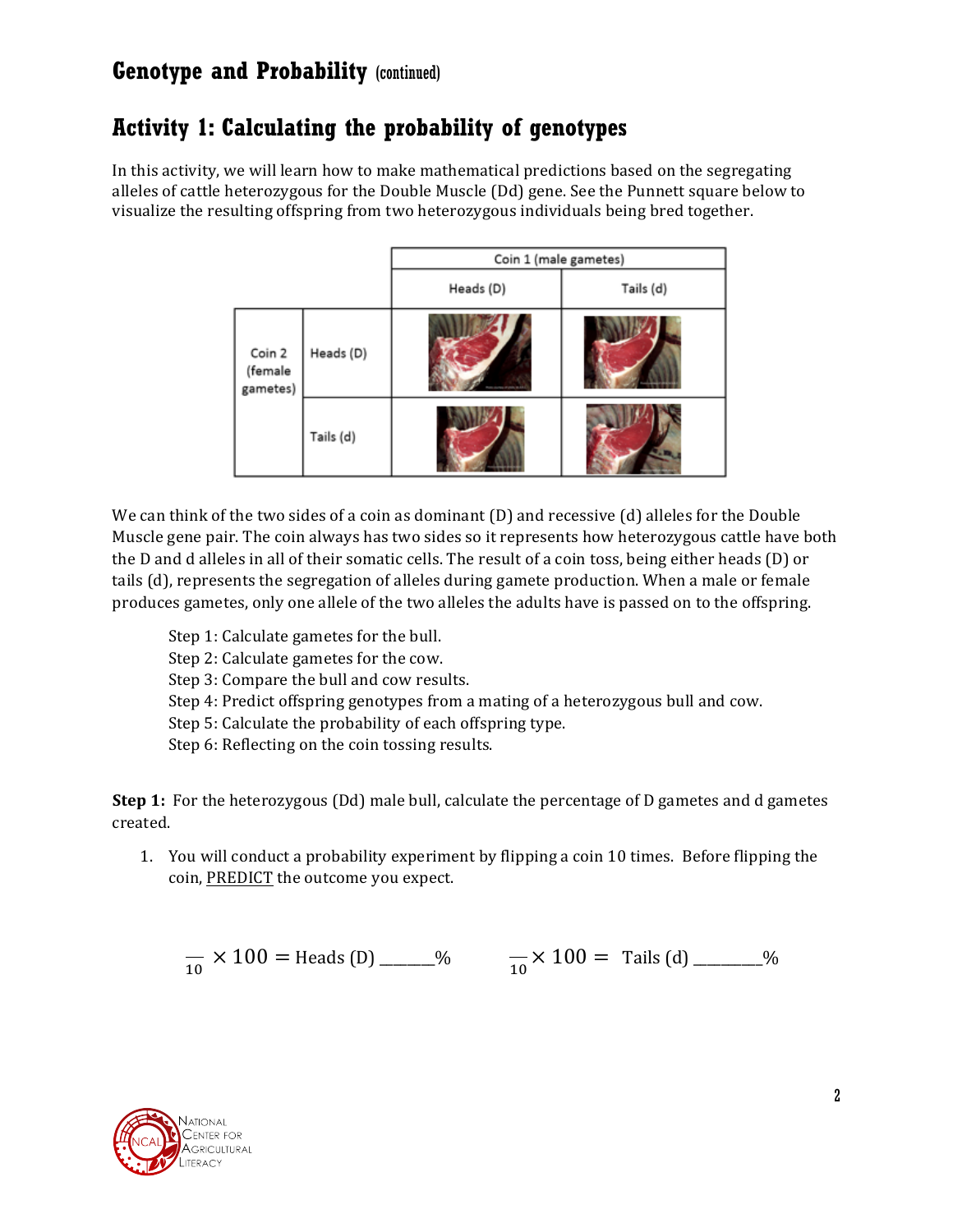2. Flip the coin 10 times and record your data in the space below.

| <b>Your Data</b> |              |  |  |
|------------------|--------------|--|--|
| <b>Heads</b>     | <b>Tails</b> |  |  |
|                  |              |  |  |
|                  |              |  |  |
|                  |              |  |  |
|                  |              |  |  |

3. Add your data to the board at the front of the classroom. Then fill in the table below with the classroom data.

| <b>Whole Class Data</b> |              |  |  |  |
|-------------------------|--------------|--|--|--|
| <b>Heads</b>            | <b>Tails</b> |  |  |  |
|                         |              |  |  |  |
|                         |              |  |  |  |
|                         |              |  |  |  |
|                         |              |  |  |  |

4. Calculate the percent **heads** your class flipped.

# of heads flipped<br># of heads and tails flipped x 100

5. Calculate the percent **tails** your class flipped.

 $\frac{\# of \ tails \ flipped}{\# of \ heads \ and \ tails \ flipped} x \ 100$ 

6. Based on the experimental data (the data from the board), about how often does a bull with genotype Dd create gametes with the D allele?

 $\frac{1}{2}$  or 50% of the time

7. About how often does the Dd bull create gametes with the d allele?

 $\frac{1}{2}$  or 50% of the time

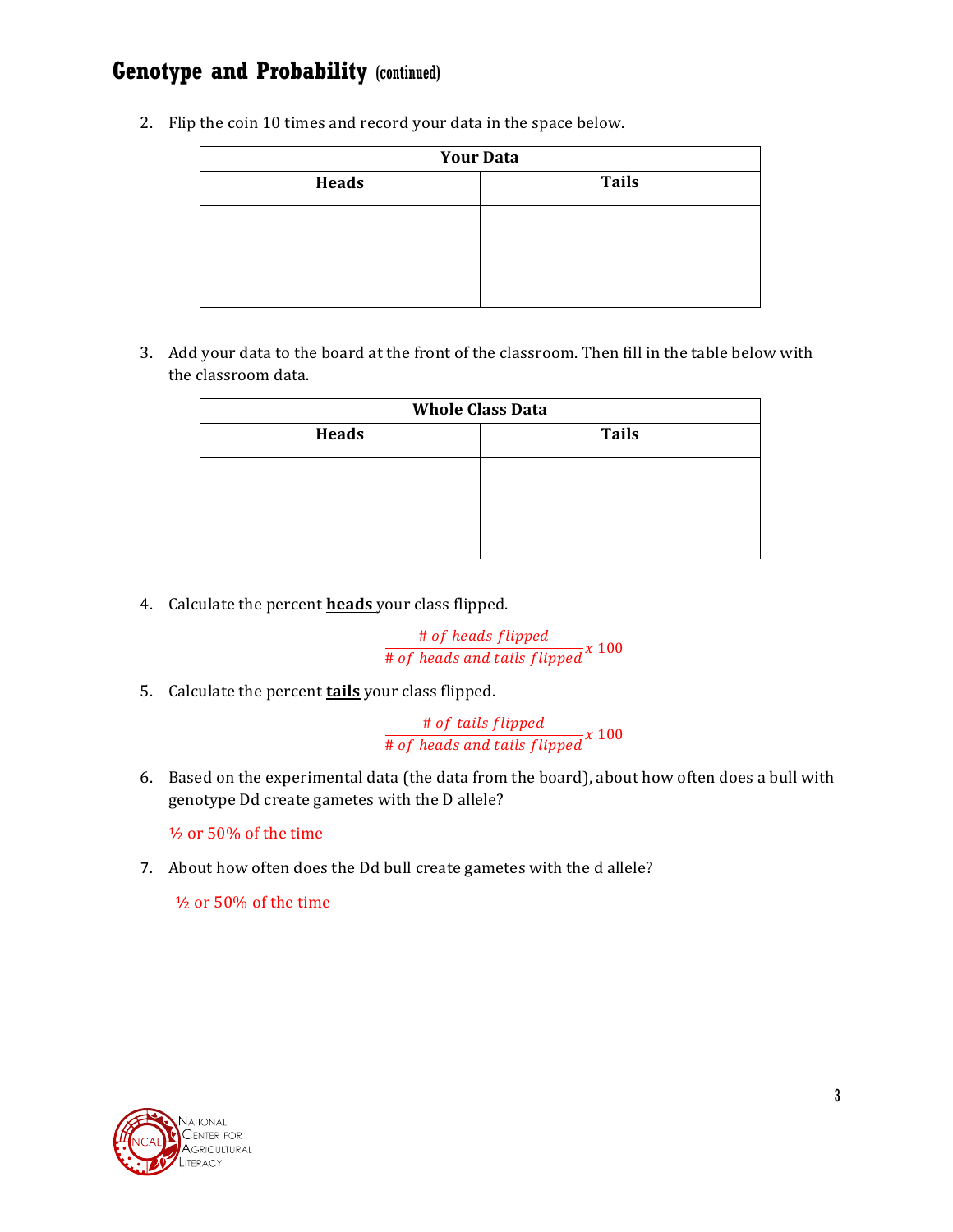**Step 2:** For the heterozygous (Dd) female cow, calculate the percentage of D gametes and d gametes created.

*Critical thinking:* You are about to complete the same procedures for the female Dd cow, as you did with the Dd bull. Will your results be the same or similar for the female Dd cow? Why or why not?

The answers for step 2 will, in fact, be similar for the cow as it was with the bull. The reason for this is that both the cow and the bull are the same genotype Dd, so they will create gametes that are D and d at roughly the same frequencies. Since the answers for this part of the worksheet should be the same as part 1, look at step 1 for the answers.

1. Before flipping the coin, what percent of coin tosses do you expect to be heads (the dominant trait,  $D$ ) or tails (the recessive trait,  $d$ )?

!" <sup>×</sup> <sup>100</sup> <sup>=</sup> Heads (D) \_\_\_\_\_\_\_\_% !" × 100 = Tails (d) \_\_\_\_\_\_\_\_\_\_%

2. Flip the coin 10 times and record your data in the space below.

| <b>Your Data</b> |              |  |  |
|------------------|--------------|--|--|
| <b>Heads</b>     | <b>Tails</b> |  |  |
|                  |              |  |  |
|                  |              |  |  |
|                  |              |  |  |
|                  |              |  |  |

3. Add your data to the board at the front of the classroom. Then fill in the table below with the classroom data.

| <b>Whole Class Data</b> |              |  |  |
|-------------------------|--------------|--|--|
| <b>Heads</b>            | <b>Tails</b> |  |  |
|                         |              |  |  |
|                         |              |  |  |
|                         |              |  |  |

4. Calculate the percent **heads** your class flipped:

 $\frac{\# \text{ of heads flipped}}{\# \text{ of heads and tails flipped}} x 100$ 

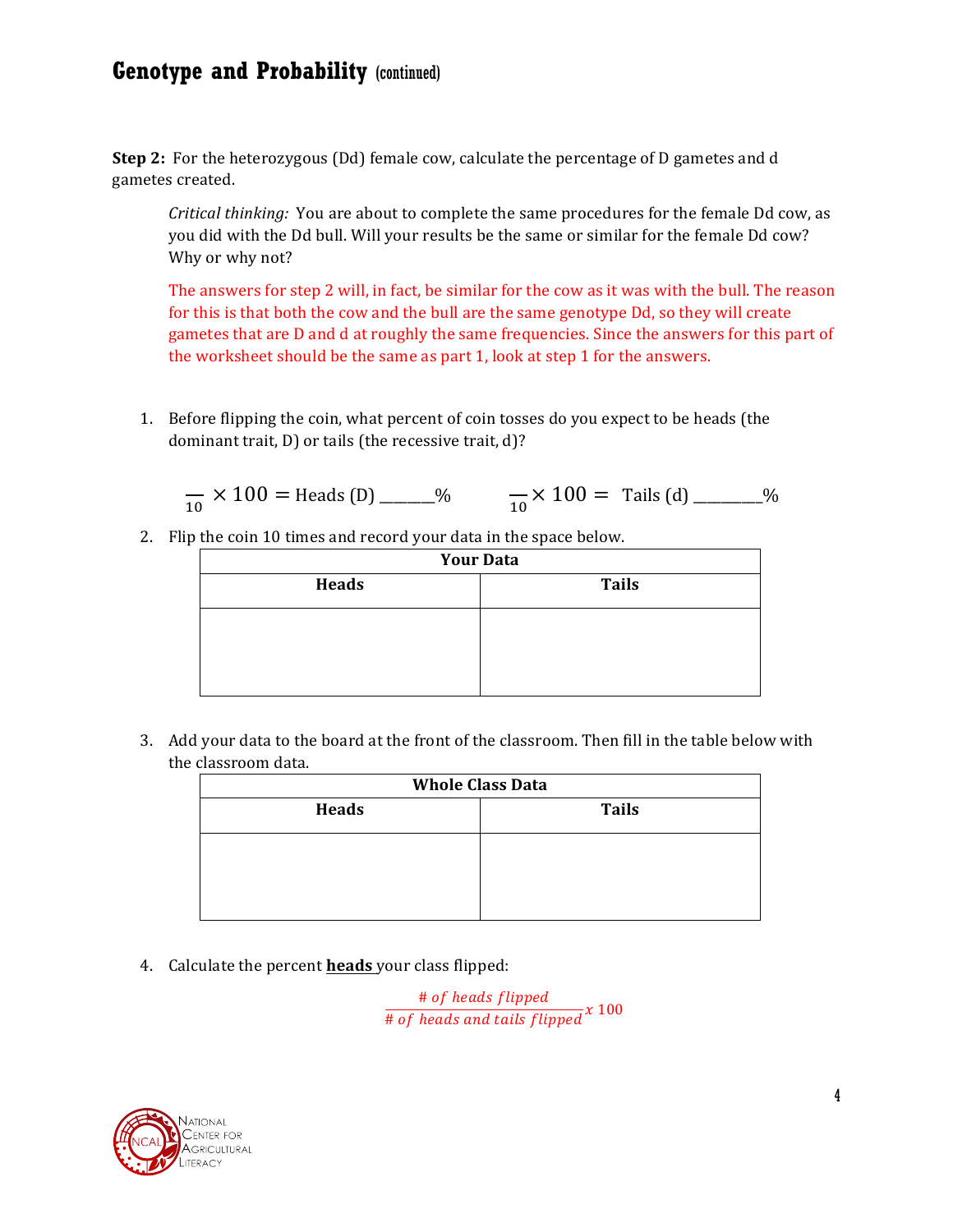5. Calculate the percent **tails** your class flipped:

 $\frac{\# of \ tails \ flipped}{\# of \ heads \ and \ tails \ flipped} x \ 100$ 

6. Based on the experimental data (the data from the board), about how often does a bull with genotype Dd create gametes with the D allele?

 $\frac{1}{2}$  or 50% of the time

7. About how often does the Dd bull create gametes with the d allele?

 $\frac{1}{2}$  or 50% of the time

**Step 3:** Compare the results of step 1 and 2.

1. Look at your answer to question 6 in step 1 and step 2. Did you have similar answers to both of those questions? Why or why not? Hint: Think about segregation of alleles and the genotype of the male and the female.

The answers for both of the steps should be similar. They are similar because the male and female are both the same genotype  $\lceil \text{Dd} \rceil$ . When segregation happens, about  $\frac{1}{2}$  of their gametes will have the D allele and the other half will have the d allele.

**Step 4:** Predict offspring types from a mating between the heterozygous bull and cow.

For this portion of the activity, you will work in pairs to learn how the segregation of alleles in the bull and the cow impact the type of offspring the two animals are expected to produce.

1. What are the four possible allele combination that can result from crossing a heterozygous bull and cow?

 \_\_\_\_\_DD\_\_\_\_\_\_\_ \_\_\_\_\_\_Dd\_\_\_\_\_\_ \_\_\_\_\_\_\_dD\_\_\_\_\_\_ \_\_\_\_\_\_dd\_\_\_\_\_\_\_\_

2. These 4 combinations represent what? \*Hint: read the background information at the beginning of this worksheet.

These 4 combinations represent the offspring genotypes.

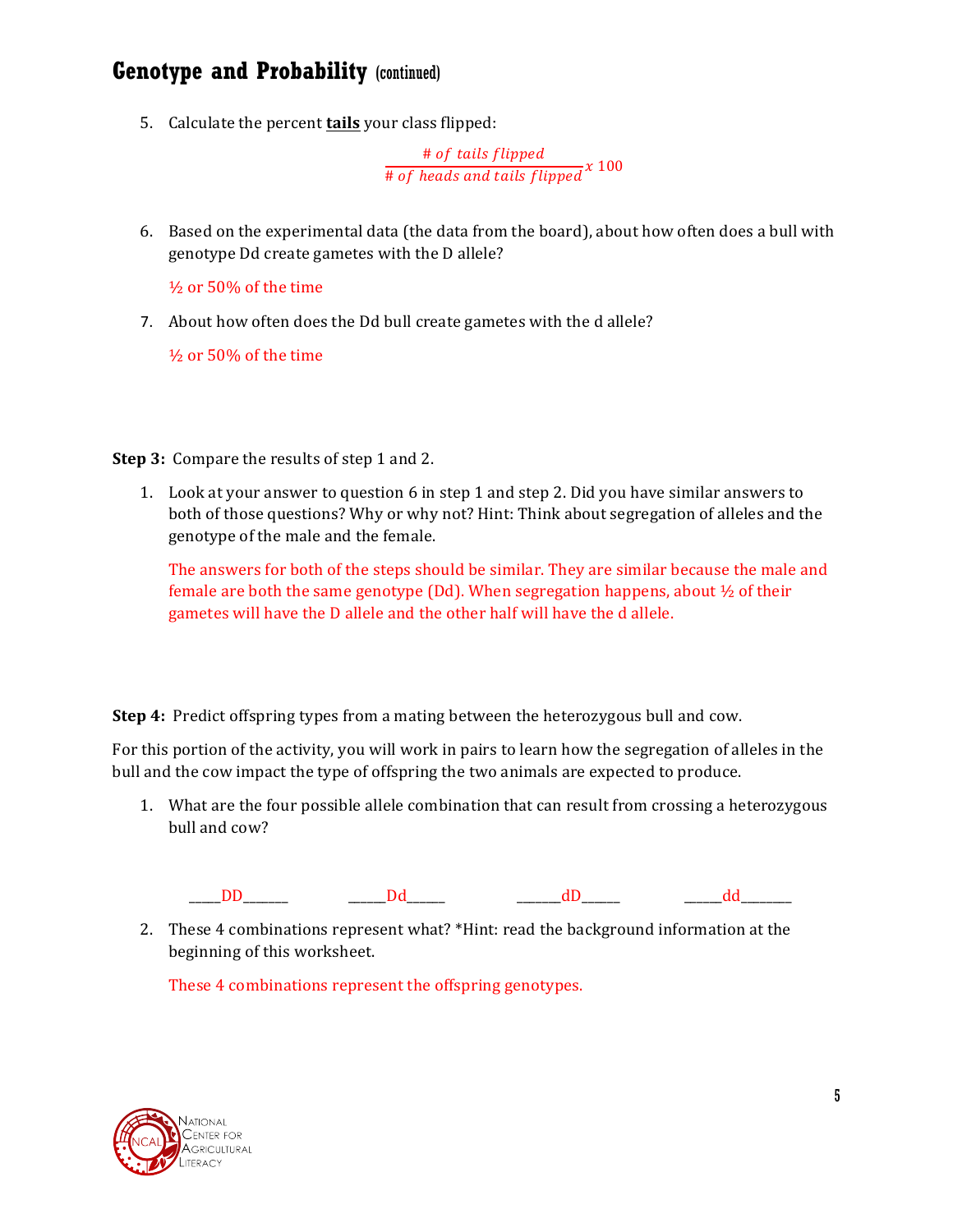**Step 5:** Calculate the probability of each offspring type.

- 1. Each student should have their own coin to flip. Designate one person to flip coin 1 to represent the segregation of alleles in the male bull and the other person to flip coin 2 to represent the segregation of alleles in the female cow. It may be helpful to have two different types of coins to keep track of the alleles coming from the male and from the female.
- 2. Now, you and your partner will flip a coin at the same time. You will make a tally in the square below that represents the outcome of each round of coin tossing in the Punnett square below. You may do as many rounds of coin tossing as you think you should in order to obtain a result that you are confident represents the expected outcome.

|                     |             | Coin 1 (male gametes)                        |                                              |  |
|---------------------|-------------|----------------------------------------------|----------------------------------------------|--|
|                     |             | Heads $(D)$                                  | Tails (d)                                    |  |
| Coin 2              | Heads $(D)$ | <b>Both coins were heads</b><br>$(DD)$ .     | Head (D) from female,<br>tail (d) from male. |  |
| (female<br>gametes) | Tails (d)   | Tail (d) from female,<br>head (D) from male. | <b>Both coins were tails</b><br>(dd).        |  |

3. Add your data to the board at the front of the room. Once everyone has completed their coin tosses, combine the class data and write it in the chart below.

|                |             | <b>Whole Class Data</b>                      |                                              |  |
|----------------|-------------|----------------------------------------------|----------------------------------------------|--|
|                |             | Male gametes                                 |                                              |  |
|                |             | Tails (d)<br>Heads $(D)$                     |                                              |  |
|                | Heads $(D)$ | <b>Both coins were heads</b><br>$(DD)$ .     | Head (D) from female,<br>tail (d) from male. |  |
| Female gametes | Tails (d)   | Tail (d) from female,<br>head (D) from male. | <b>Both coins were tails</b><br>(dd).        |  |

4. Calculate the total number of tosses by all groups (add up the numbers in the four squares for the **classroom data)**, write your result here. \_\_\_\_\_\_\_\_\_\_\_\_\_\_\_\_

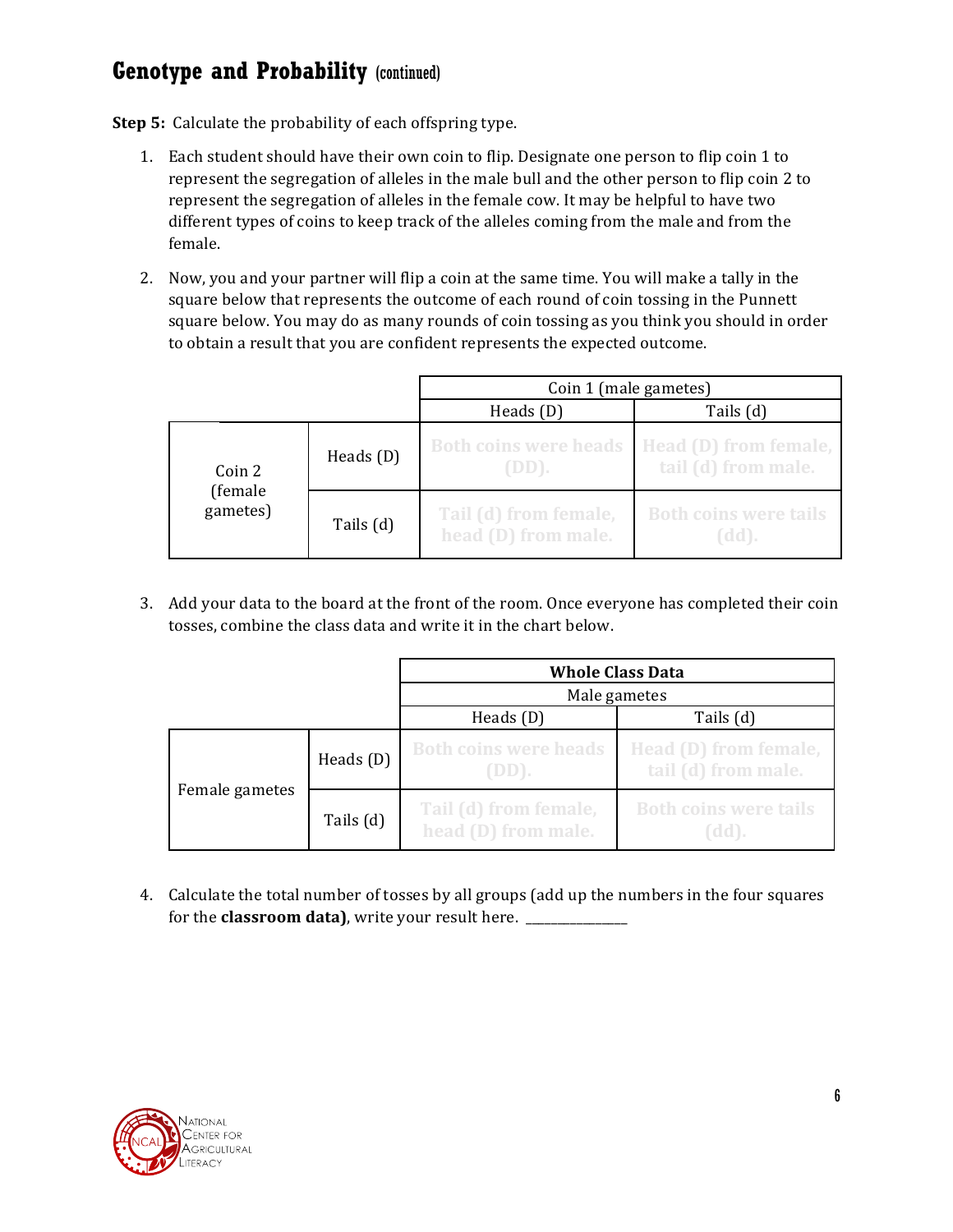5. Calculate the percent of coin tosses that were DD, dD, Dd, and dd. Divide each of the numbers you filled into the chart for question 3 of this step and divide it by the number you calculated in question 4 of this step.

|                |             | Male gametes                                                        |                                                                     |  |
|----------------|-------------|---------------------------------------------------------------------|---------------------------------------------------------------------|--|
|                |             | Heads $(D)$                                                         | Tails (d)                                                           |  |
| Female gametes | Heads $(D)$ | # of DD tosses<br>$\frac{1}{\text{total} + \text{of tosses}} x 100$ | # of Dd tosses<br>$\frac{1}{\text{total} + \text{of tosses}} x 100$ |  |
|                | Tails (d)   | $\frac{\# of \; dD \; tosses}{total \; # \; of \; tosses} x \; 100$ | $\frac{\# of\ dd\ tosses}{\qquad}x\ 100$                            |  |

|    | 6. Which of the fractions below is closest to your class's results for DD? |               |               |               |  |
|----|----------------------------------------------------------------------------|---------------|---------------|---------------|--|
|    | $\Omega$                                                                   | $\frac{1}{4}$ | $\frac{1}{2}$ | $\frac{3}{4}$ |  |
|    | 7. Which of the fractions below is closest to your class's results for dD? |               |               |               |  |
|    | $\Omega$                                                                   | $\frac{1}{4}$ | 1/2           | $\frac{3}{4}$ |  |
| 8. | Which of the fractions below is closest to your class's results for Dd?    |               |               |               |  |
|    | $\Omega$                                                                   | $\frac{1}{4}$ | $\frac{1}{2}$ | $\frac{3}{4}$ |  |
| 9. | Which of the fractions below is closest to your class's results for dd?    |               |               |               |  |
|    | $\cup$                                                                     | ¼             | $\frac{1}{2}$ | $\frac{3}{4}$ |  |

**Step 6**: Implication of coin tossing results.

1. If the two heterozygous (Dd) cattle have offspring, what fraction of the time does it appear that the offspring will be double-muscled (dd)?

#### $\frac{1}{4}$

2. If the two heterozygous (Dd) cattle have offspring, what fraction of the time does it appear that the offspring will be normal-muscled (DD or Dd)? Hint: You'll need to do some adding!

 $\frac{1}{4} + \frac{1}{4} + \frac{1}{4} = \frac{3}{4}$ 

3. Using your knowledge of biology and mathematics, explain how you are able to make predictions about the genotype of offspring based on the genotype of two parents.

We can make predictions because each parent has two alleles they could pass on. If they're two different alleles, there's a  $\frac{1}{2}$  chance of passing on one of those alleles or the other one. We can multiply the probability of getting a specific allele from one parent by the probability of getting a specific allele from another parent to determine how often an offspring will get a particular genotype. We can add when we want to know the probability